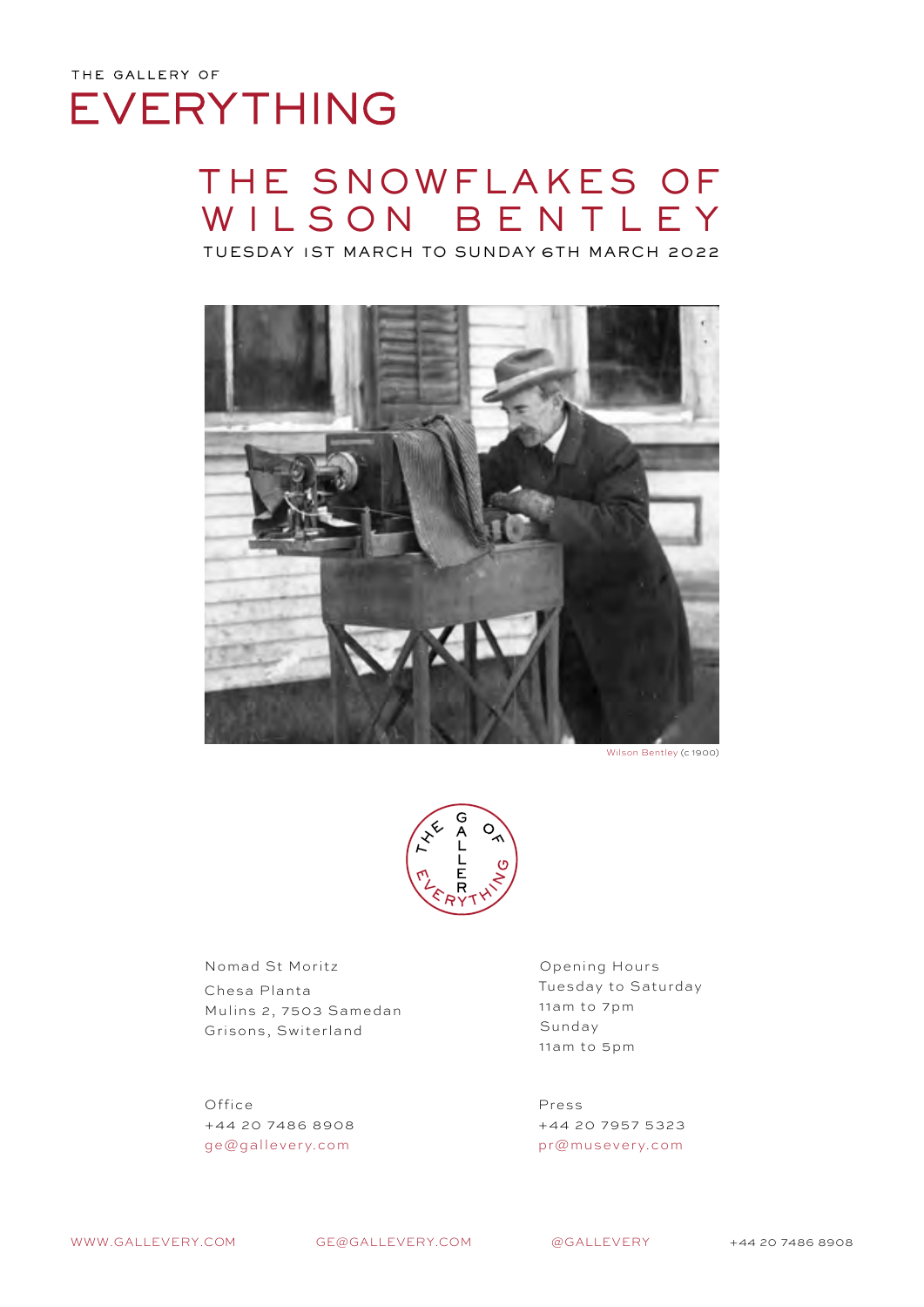The Gallery of Everything presents the inaugural Swiss exhibition of microphotographs by pioneering 19th Century American artist Wilson Bentley.

Wilson *Snowflake* Bentley was a farmer, entrepreneur, meteorologist and artist, who dedicated his life to the photography of snow.

Born in 1865 to a poor country family in Vermont, Bentley's imagination was first sparked by his mother's gift of a microscope on his 15th birthday. Bentley taught himself how to use the contraption, combined it with a Bellow's camera and embarked upon his creative journey.

By the age of 20, Bentley had taught himself how to immortalise the structure of frozen water on glass plates. Over the next 40 years he would assemble a vast encyclopaedia of scientific abstraction, photographing several thousands of individual snowflakes and frosts.

Bentley's achievements led to a greater understanding of the uniqueness, importance and beauty of this natural form. Yet Bentley was far more than a passionate hobbyist. He was a self-styled outlier and adventurer, who realised the potential of microphotography to capture the impossible individuality of each and every crystalline flake.

In his lifetime, Bentley proselytised his discoveries across the United States, sending prints and plates to Museums, Universities and more. The public and press championed his achievements; yet the scientific and cultural communities of the time were often reluctant to welcome the innovations of this pioneering image-maker.

Today, over one hundred years later, Bentley's photographs are celebrated not simply as science, but as art. His microphotographs are featured in numerous public and private collections, including the Metropolitan Museum of Art, The Museum of Modern Art, The Morgan Library & Museum and the Smithsonian.

Recent exhibitions include Massimiliano Gioni's *The Keeper* at the New Museum in New York (2016) and the Museum of Everything in Rotterdam (2016) and Australia (2017/18).

Wilson Bentley died of pneumonia after being caught in a snowstorm in 1931. This is his first exhibition in Switzerland.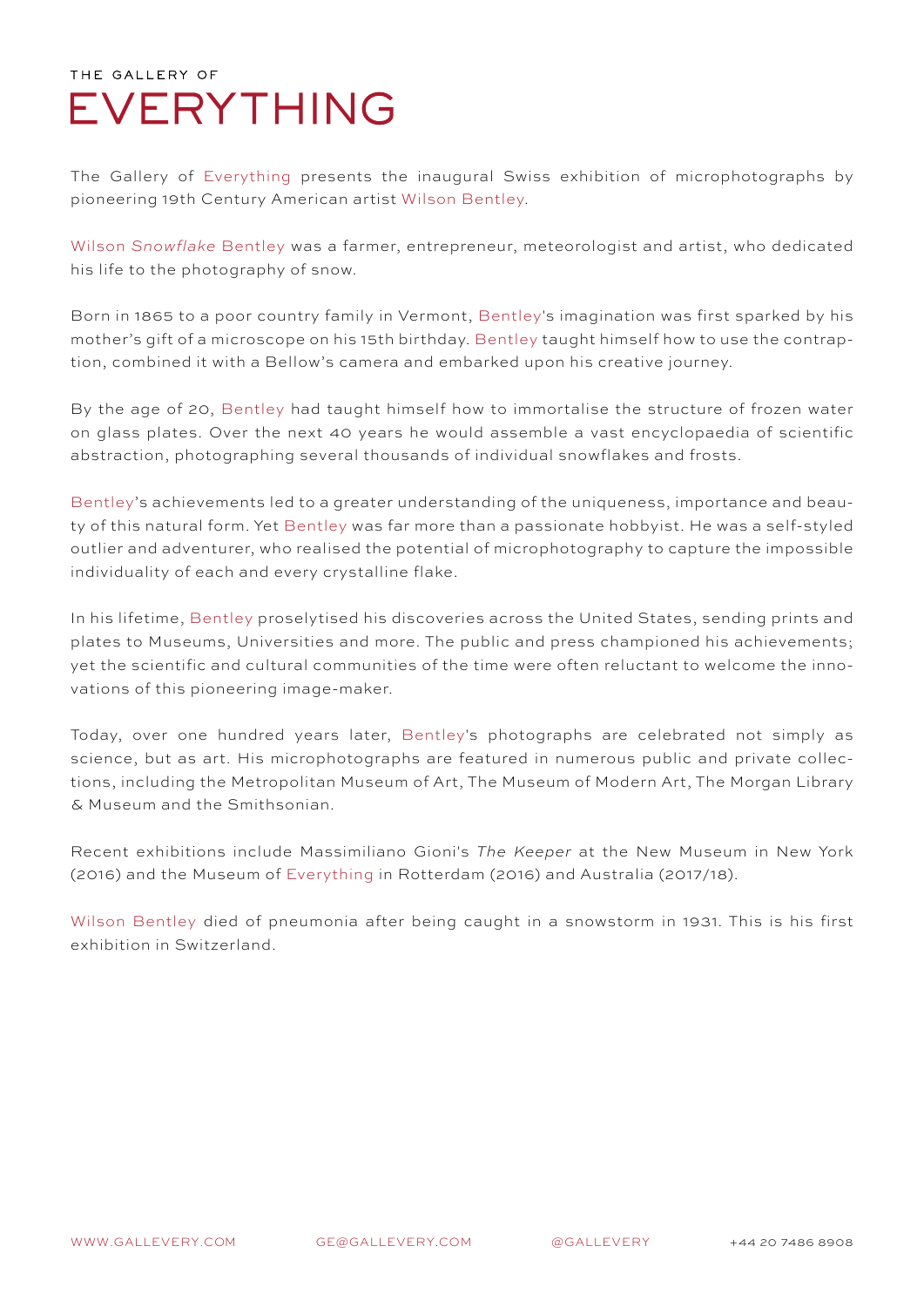









![](_page_2_Picture_6.jpeg)

![](_page_2_Picture_7.jpeg)

![](_page_2_Picture_8.jpeg)

![](_page_2_Picture_9.jpeg)

Wilson Bentley *untitled (*c 1900 – 1920)<br>vintage microphotograph<br>10.2 x 7.6 cm / 4 x 3"